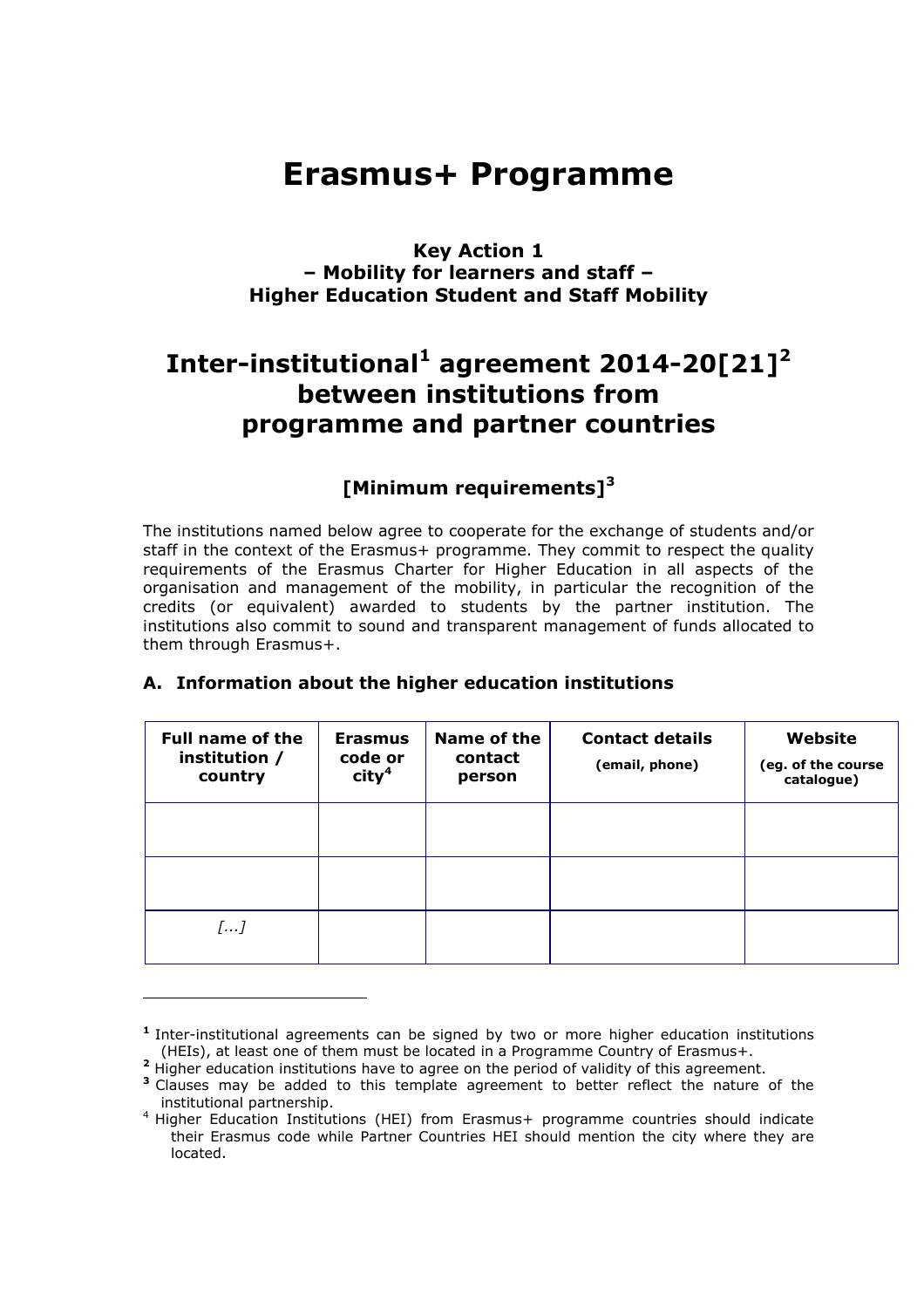## **B. Mobility numbers<sup>5</sup> per academic year**

*[Paragraph to be added if the agreement is signed for more than one academic year:*

*The partners commit to amend the table below in case of changes in the mobility data by the end of January at the latest in the preceding academic year.]*

| TO <sup>7</sup><br><b>FROM</b><br>[Erasmus<br>[Erasmus<br>code or city<br>code or city<br>$\ast$<br>of the<br>of the<br>sending<br>receiving<br>institution]<br>institution] | <b>Subjec</b><br>t area<br>name<br>$\ast$<br>code | Subject area | <b>Study</b><br>cycle<br>[short<br>cycle,<br>$2^{nd}$<br>$\boldsymbol{1}^{\boldsymbol{st}}$<br>or $3^{rd}$ ]<br>ж | <b>Number of student</b><br>mobility periods |                                                                                   |                            |
|------------------------------------------------------------------------------------------------------------------------------------------------------------------------------|---------------------------------------------------|--------------|-------------------------------------------------------------------------------------------------------------------|----------------------------------------------|-----------------------------------------------------------------------------------|----------------------------|
|                                                                                                                                                                              | [ISCED<br>2013]                                   |              |                                                                                                                   | Student<br>Mobility for<br><b>Studies</b>    | <b>Student</b><br>Mobility for<br>Traineeships*                                   |                            |
|                                                                                                                                                                              |                                                   |              |                                                                                                                   |                                              | [total number<br>of months of<br>the study<br>periods or<br>average<br>duration*] | [Not relevant<br>for 2015] |
|                                                                                                                                                                              |                                                   |              |                                                                                                                   |                                              |                                                                                   |                            |
|                                                                                                                                                                              |                                                   |              |                                                                                                                   |                                              |                                                                                   |                            |
|                                                                                                                                                                              |                                                   |              |                                                                                                                   |                                              |                                                                                   |                            |
|                                                                                                                                                                              |                                                   |              |                                                                                                                   |                                              |                                                                                   |                            |

*[\*Optional: subject code & name and study cycle are optional. Inter-institutional agreements are not compulsory for Student Mobility for Traineeships or Staff mobility for Training. Institutions may agree to cooperate on the organisation of traineeship; in this case they should indicate the number of students that they intend to send to the partner country. Total duration in months/days of the student/staff mobility periods or average duration can be indicated if relevant.]*

| FROM <sup>7</sup> | TO <sup>7</sup> | t area | Subjec   Subject area | <b>Number of staff mobility</b><br>periods |
|-------------------|-----------------|--------|-----------------------|--------------------------------------------|
| <b>「Erasmus</b>   | l Erasmus       |        | name                  |                                            |

 $\overline{a}$ 

**<sup>5</sup>** Mobility numbers can be given per sending/receiving institutions *and per education field (optional\*: [http://www.uis.unesco.org/Education/Pages/international-standard-classification-of-education.aspx\)](http://www.uis.unesco.org/education/pages/international-standard-classification-of-education.aspx)*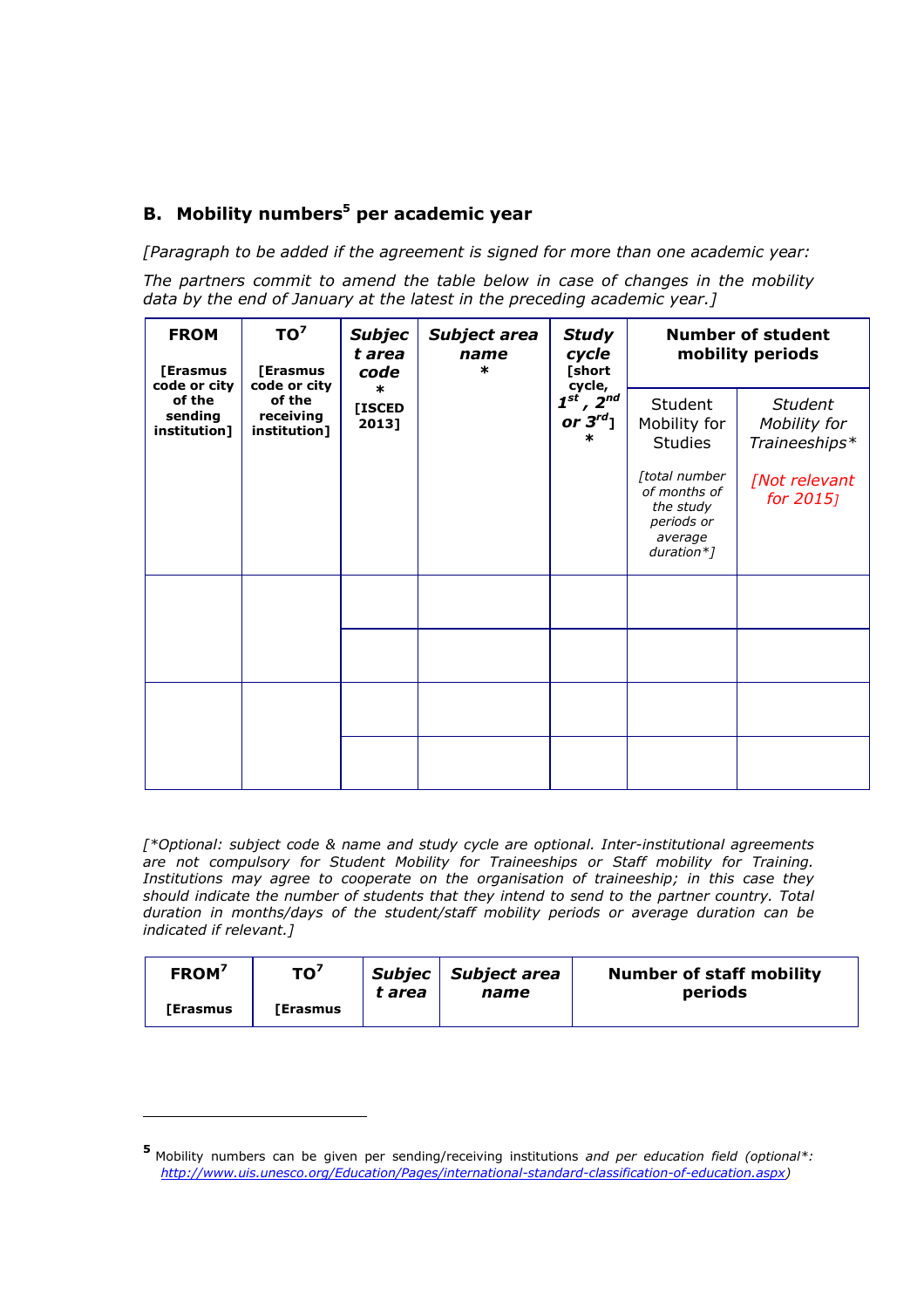| code or city<br>of the<br>sending<br>institution] | code or city<br>of the<br>receiving<br>institution] | code<br>$\ast$<br>[ISCED<br>2013] | $\ast$ | Staff Mobility for<br>Teaching<br>[total number of<br>days of the teaching<br>periods or average<br>$duration*$ ] | <b>Staff Mobility for</b><br>Training<br>$\ast$ |
|---------------------------------------------------|-----------------------------------------------------|-----------------------------------|--------|-------------------------------------------------------------------------------------------------------------------|-------------------------------------------------|
|                                                   |                                                     |                                   |        |                                                                                                                   |                                                 |
|                                                   |                                                     |                                   |        |                                                                                                                   |                                                 |
|                                                   |                                                     |                                   |        |                                                                                                                   |                                                 |

## **C. Recommended language skills**

The sending institution, following agreement with the receiving institution, is responsible for providing support to its nominated candidates so that they can have the recommended language skills at the start of the study or teaching period.

| <b>Receiving</b><br><b>Optional:</b><br>institution<br><b>Subject</b><br>area | <b>Main</b><br>language<br>оf | <b>Additional</b><br>language<br>of instruc- | <b>Recommended language</b><br>of instruction level <sup>6</sup> |                                                                                       |                                                                                   |
|-------------------------------------------------------------------------------|-------------------------------|----------------------------------------------|------------------------------------------------------------------|---------------------------------------------------------------------------------------|-----------------------------------------------------------------------------------|
| <b>[Erasmus</b><br>code or city]                                              |                               | instruc-<br>tion                             | tion                                                             | Student<br>Mobility for<br><b>Studies</b><br>[Minimum<br>recommended<br>$level: B1$ ] | <b>Staff Mobility</b><br>for Teaching<br>[Minimum<br>recommended<br>$level: B2$ ] |
|                                                                               |                               |                                              |                                                                  |                                                                                       |                                                                                   |
|                                                                               |                               |                                              |                                                                  |                                                                                       |                                                                                   |

 $\overline{a}$ 

<sup>&</sup>lt;sup>6</sup> See Common European Framework of Reference for Languages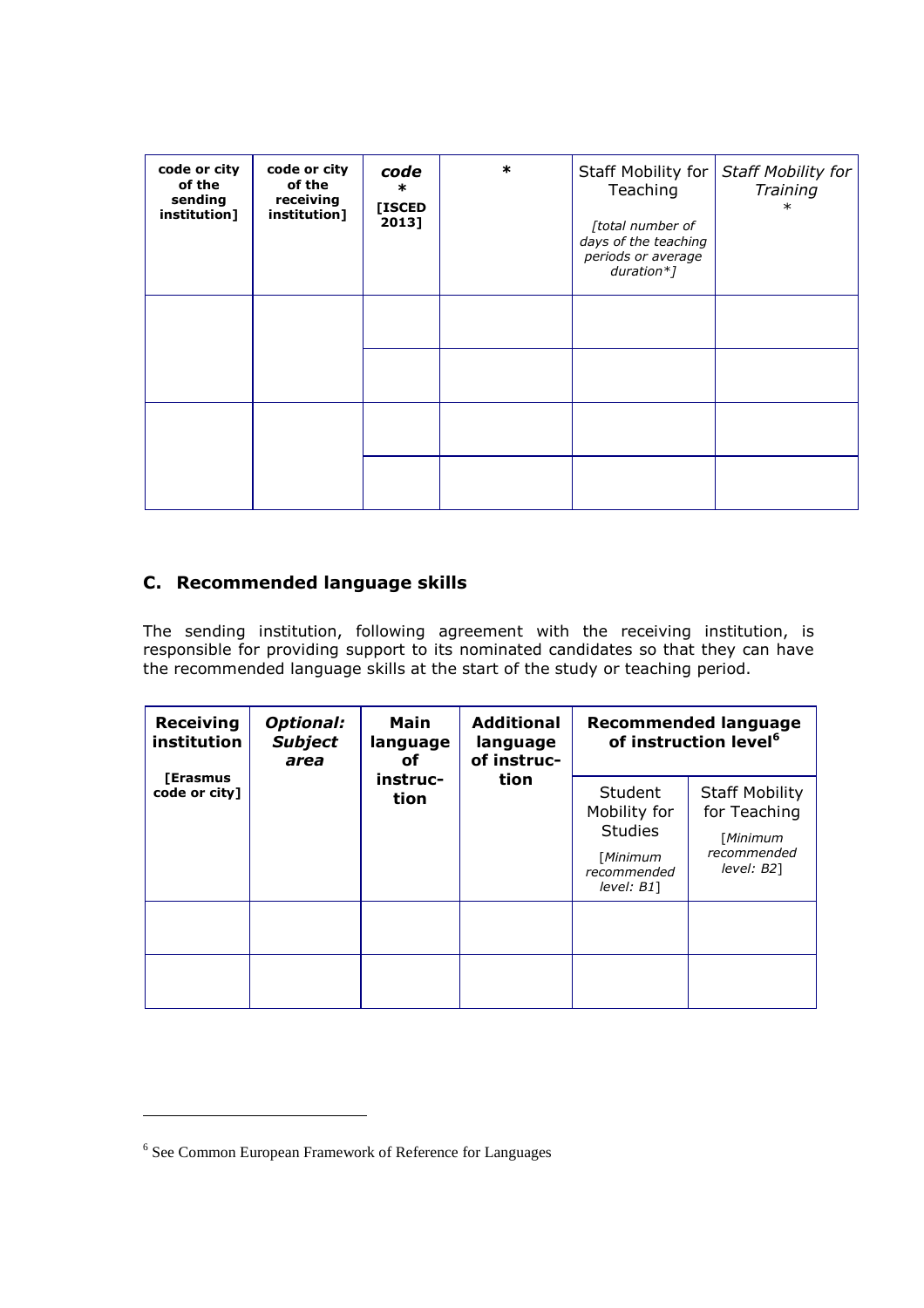For more details on the language of instruction recommendations, see the course catalogue of each institution *[Links provided on the first page].*

#### **D. Respect of fundamental principles and other mobility requirements**

The higher education institution(s) located in a **programme country<sup>7</sup>** of Erasmus+ must respect the Erasmus Charter for Higher Education of which it must be a holder. The charter can be found here:

#### [http://eacea.ec.europa.eu/funding/2014/call\\_he\\_charter\\_en.php](http://eacea.ec.europa.eu/funding/2014/call_he_charter_en.php)

The higher education institution(s) located in a **partner country** of Erasmus+ must respect the following set of principles and requirements:

The higher education institution agrees to:

 $\overline{a}$ 

- Respect in full the principles of non-discrimination and to promote and ensure equal access and opportunities to mobile participants from all backgrounds, in particular disadvantaged or vulnerable groups.
- Apply a selection process that is fair, transparent and documented, ensuring equal opportunities to participants eligible for mobility.
- Ensure recognition for satisfactorily completed activities of study mobility and, where possible, traineeships of its mobile students.
- Charge no fees, in the case of credit mobility, to incoming students for tuition, registration, examinations or access to laboratory and library facilities. Nevertheless, they may be charged small fees on the same basis as local students for costs such as insurance, student unions and the use of miscellaneous material.

The higher education institution located in a **partner country** of Erasmus further undertakes to:

#### **Before mobility**

- Provide information on courses (content, level, scope, language) well in advance of the mobility periods, so as to be transparent to all parties and allow mobile students to make well-informed choices about the courses they will follow.
- Ensure that outbound mobile participants are well prepared for the mobility, including having attained the necessary level of linguistic proficiency.

 $^7$  Erasmus+ programme countries are the 28 EU countries, the EFTA countries and other European countries as defined in the Call *for proposals.*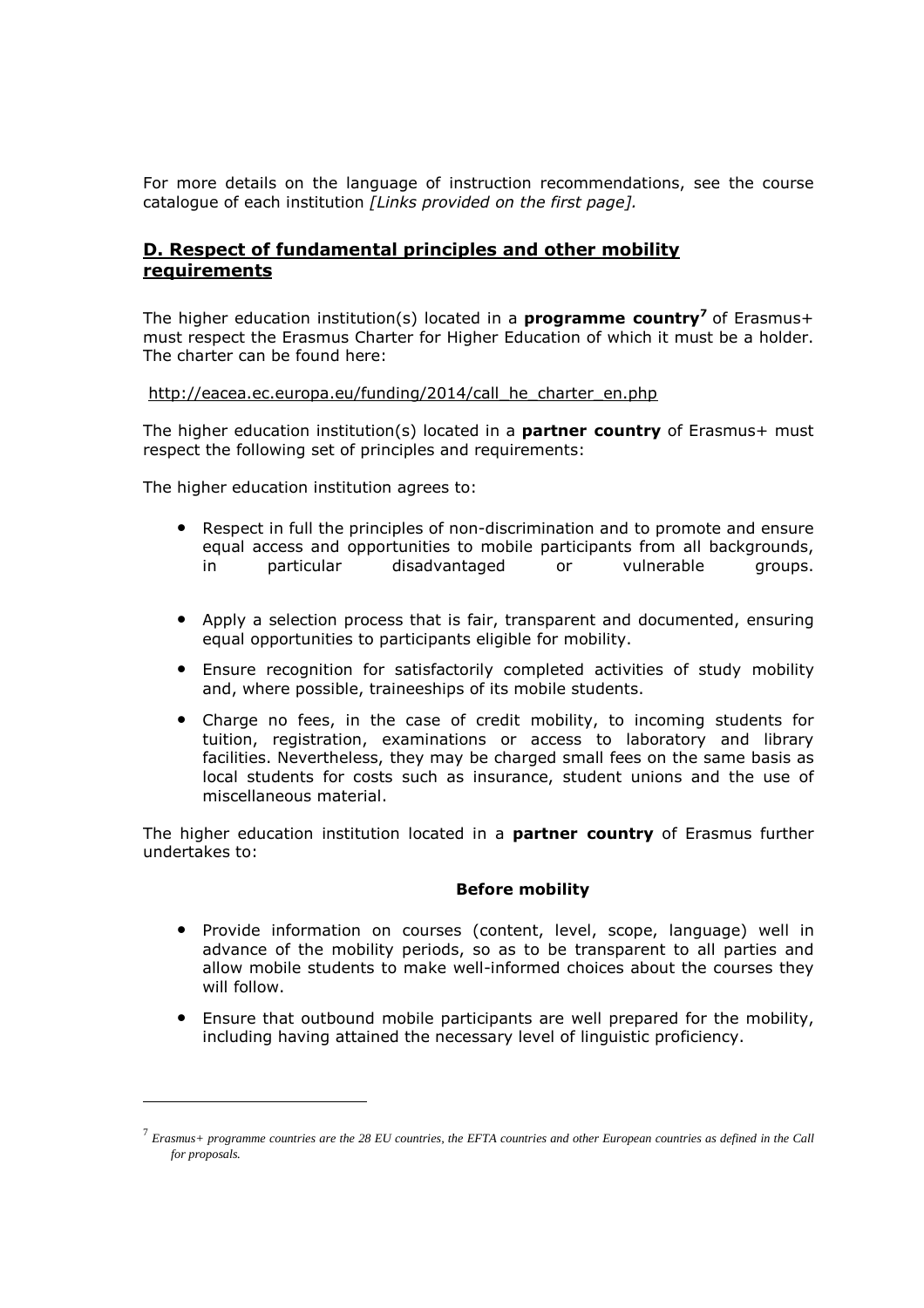- Ensure that student and staff mobility for education or training purposes is based on a learning agreement for students and a mobility agreement for staff validated in advance between the sending and receiving institutions or enterprises and the mobile participants.
- Provide assistance related to obtaining visas, when required, for incoming and outbound mobile participants. Costs for visas can be covered with the mobility grants. See the information / visa section for contact details.
- Provide assistance related to obtaining insurance, when required, for incoming and outbound mobile participants. The institution from the Partner country should inform mobile participants of cases in which insurance cover is not automatically provided. Costs for insurance can be covered with the organisational support grants. See the information / insurance section for contact details.
- Provide guidance to incoming mobile participants in finding accommodation. See the information / housing section for contact details.

#### **During and after mobility**

- Ensure equal academic treatment and services for home students and staff and incoming mobile participants and integrate incoming mobile participants into the institution's everyday life, and have in place appropriate mentoring and support arrangements for mobile participants as well as appropriate linguistic support to incoming mobile participants.
- Accept all activities indicated in the learning agreement as counting towards the degree, provided these have been satisfactorily completed by the mobile student.
- Provide, free-of-charge, incoming mobile students and their sending institutions with transcripts in English or in the language of the sending institution containing a full, accurate and timely record of their achievements at the end of their mobility period.
- Support the reintegration of mobile participants and give them the opportunity, upon return, to build on their experiences for the benefit of the Institution and their peers**.**
- Ensure that staff are given recognition for their teaching and training activities undertaken during the mobility period, based on a mobility agreement**.**

### **E. Any additional requirements**

*[To be completed if necessary. Other requirements may be agreed on academic or organisational aspects, e.g. the selection criteria for students and staff; measures for preparing, receiving and integrating mobile students and/or staff including cultural preparation before mobility; the recognition tools used]*

*[Please specify whether the institutions have the infrastructure to welcome students and staff with disabilities.]*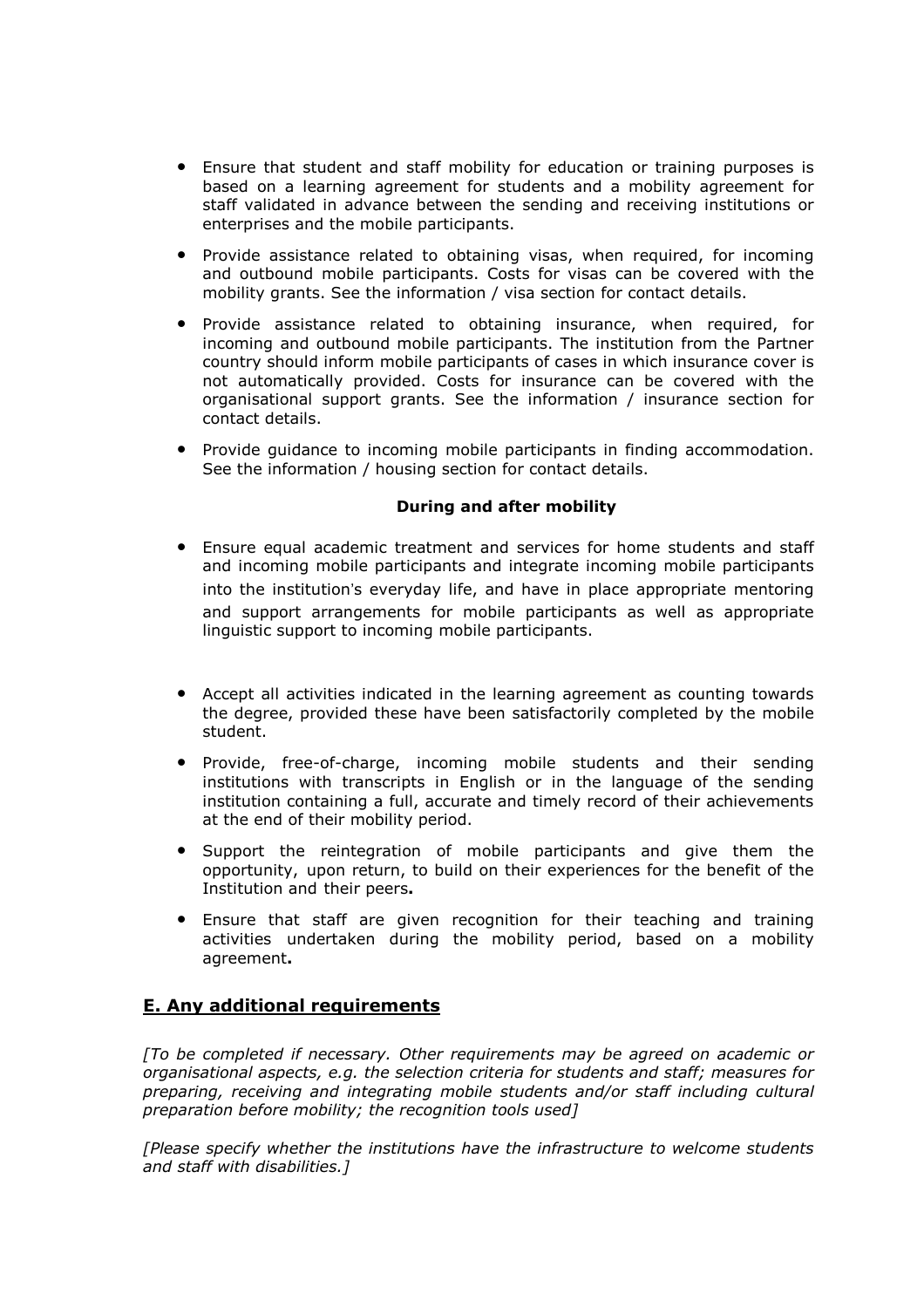## **F. Calendar**

1. Applications/information on nominated students must reach the receiving institution by:

| <b>Receiving institution</b> | Autumn term* | Spring term* |
|------------------------------|--------------|--------------|
| [Erasmus code or city]       | [month]      | [month]      |
|                              |              |              |
|                              |              |              |

- *[\* to be adapted in case of a trimester system or different seasons]*
- 2. The receiving institution will send its decision within [x] weeks.
- 3. A Transcript of Records will be issued by the receiving institution no later than [xx] weeks after the assessment period has finished at the receiving HEI. *[It should normally not exceed five weeks according to the Erasmus Charter for Higher Education guidelines]*
- 4. Termination of the agreement

*[It is up to the involved institutions to agree on the procedure for modifying or terminating the inter-institutional agreement. However, in the event of unilateral termination, a notice of at least one academic year should be given. This means that a unilateral decision to discontinue the exchanges notified to the other party by 1 September 20XX will only take effect as of 1 September 20XX+1. The termination clauses must include the following disclaimer: "Neither the European Commission nor the National Agencies can be held responsible in case of a conflict."]*

#### **G. Information**

#### **1. Grading systems of the institutions**

*[It is recommended that receiving institutions provide the statistical distribution of grades according to the descriptions in the ECTS users' guide<sup>8</sup> . A link to a webpage can be enough. The table will facilitate the interpretation of each grade awarded to students and will facilitate the credit transfer by the sending institution.]*

#### **2. Visa**

The sending and receiving institutions will provide assistance, when required, in securing visas for incoming and outbound mobile participants, according to

*<sup>8</sup>* [http://ec.europa.eu/education/lifelong-learning-policy/ects\\_en.htm](http://ec.europa.eu/education/lifelong-learning-policy/ects_en.htm)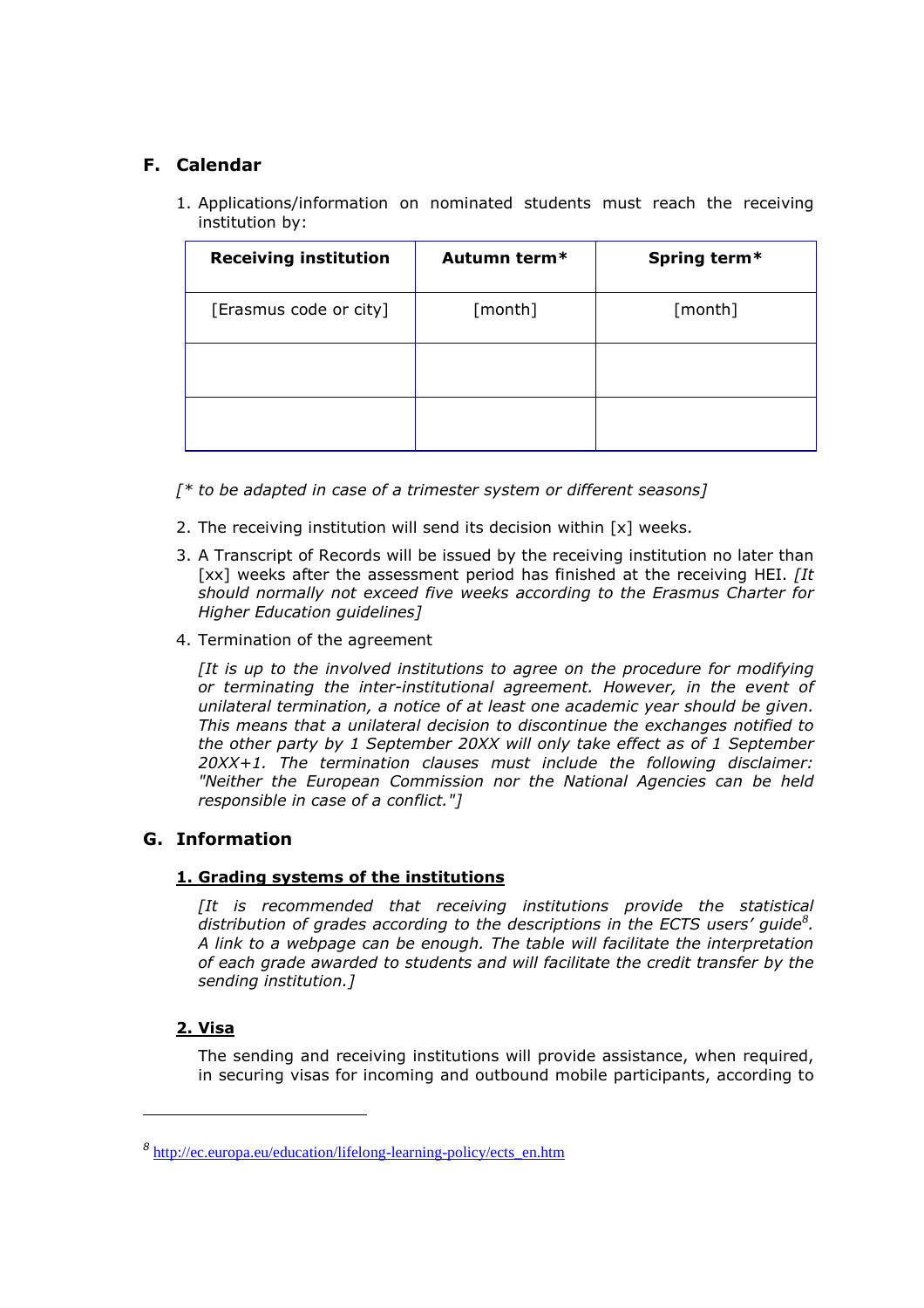the requirements of the Erasmus Charter for Higher Education.

Information and assistance can be provided by the following contact points and information sources:

| <b>Institution</b><br>[Erasmus code or city] | <b>Contact details</b><br>(e-mail, phone) | <b>Website for</b><br>information |
|----------------------------------------------|-------------------------------------------|-----------------------------------|
|                                              |                                           |                                   |
|                                              |                                           |                                   |

#### **3. Insurance**

The sending and receiving institutions will provide assistance in obtaining insurance for incoming and outbound mobile participants, according to the requirements of the Erasmus Charter for Higher Education.

The receiving institution will inform mobile participants of cases in which insurance cover is not automatically provided. Information and assistance can be provided by the following contact points and information sources:

| <b>Institution</b><br>[Erasmus code or city] | Contact details (e-<br>mail, phone) | <b>Website for</b><br>information |
|----------------------------------------------|-------------------------------------|-----------------------------------|
|                                              |                                     |                                   |
|                                              |                                     |                                   |

#### **4. Housing**

The receiving institution will guide incoming mobile participants in finding accommodation, according to the requirements of the Erasmus Charter for Higher Education.

Information and assistance can be provided by the following persons and information sources:

| <b>Institution</b>     | <b>Contact details</b> | <b>Website for</b> |
|------------------------|------------------------|--------------------|
| [Erasmus code or city] | (e-mail, phone)        | information        |
|                        |                        |                    |